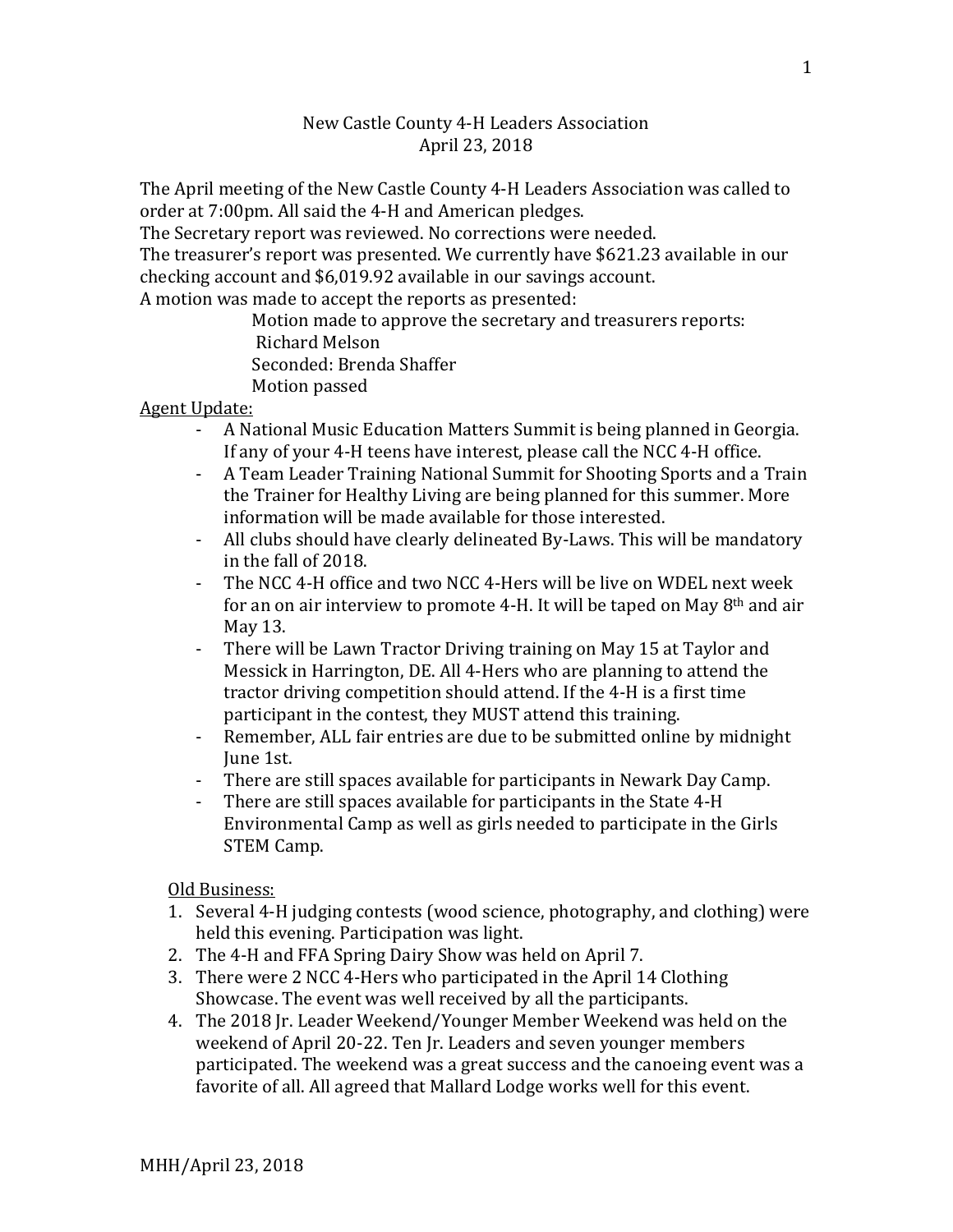- 5. There was a very nice display at the Green Fest sponsored by the Newark Center for Creative Learning.
- 6. The State Camp Clean Up recently held at Camp Barnes had few participants. The committee is considering scheduling this differently and promoting it more for next year.

New Business:

- 7. The 2018 Legislative Day will be held this Wednesday April 25 at Legislative Hall in Dover, De. Several NCC 4-Hers are planning to attend.
- 8. All hands on deck for the 2018 AG Day, which will be held this Saturday April 28 at Townsend Hall. Brenda Shaffer is the lead person for this event. Please sign up to help and donate items, as you are able. Remember this is our only fundraiser for the year.
- 9. State Record Books are due to the NCC 4-H by May 1. We have 2 4-Hers submitting record books.
- 10. Dairy Leases are due by May 1 to the NCC 4-H office.
- 11. May 5 will be the Saturday Weigh-In for NCC. Any market any planning to be shown this summer must be weighed and tagged. If you are planning to participate in the Rate of Gain contest, you must have your market animal weighed in NCC on this date.
- 12. There will be a Spring Fest in Odessa, DE on May 5, from 9:00am 3:00pm. NCC 4-H is planning to have a promotional table there.
- 13. All entries for the NCC 4-H Livestock Show are due by May 7. The show is scheduled for Saturday June 9, 2018 at the DE State Fairgrounds.
- 14. The next meeting of the NCC Links will be on Tuesday May 8 at 7:00pm in the NCC 4-H office.
- 15. May 12 is the last Demonstration Contest day. If you have a 4-Her who cannot make this event but does want to present a demonstration, please let the 4-H office know. If a category remains open, then other demo times may be scheduled.
- 16. Judging training for Dairy, Horse and Poultry will be held on May 14 from 6:30 – 8:00pm at the NCC 4-H office.
- 17. There will be Lawn Tractor Driving training on May 15 at Taylor Messick in Harrington, DE. All 4-Hers who are planning to enter the tractor driving competition should attend.
- 18. May 19-20 the C-3 Camp Counselor training will be held at Mallard Lodge.

## Sharing:

- Kim shared that we have an opportunity to man the Farm Bureau Booth at the Delaware State Fair on one of the big show nights. This would earn us \$500.00. In order to do this, we would have to have enough guaranteed adult help. After much discussion, it was agreed to decline the offer at this time, as we would not be able to be assured of the adult volunteers due to many other commitments during fair week.